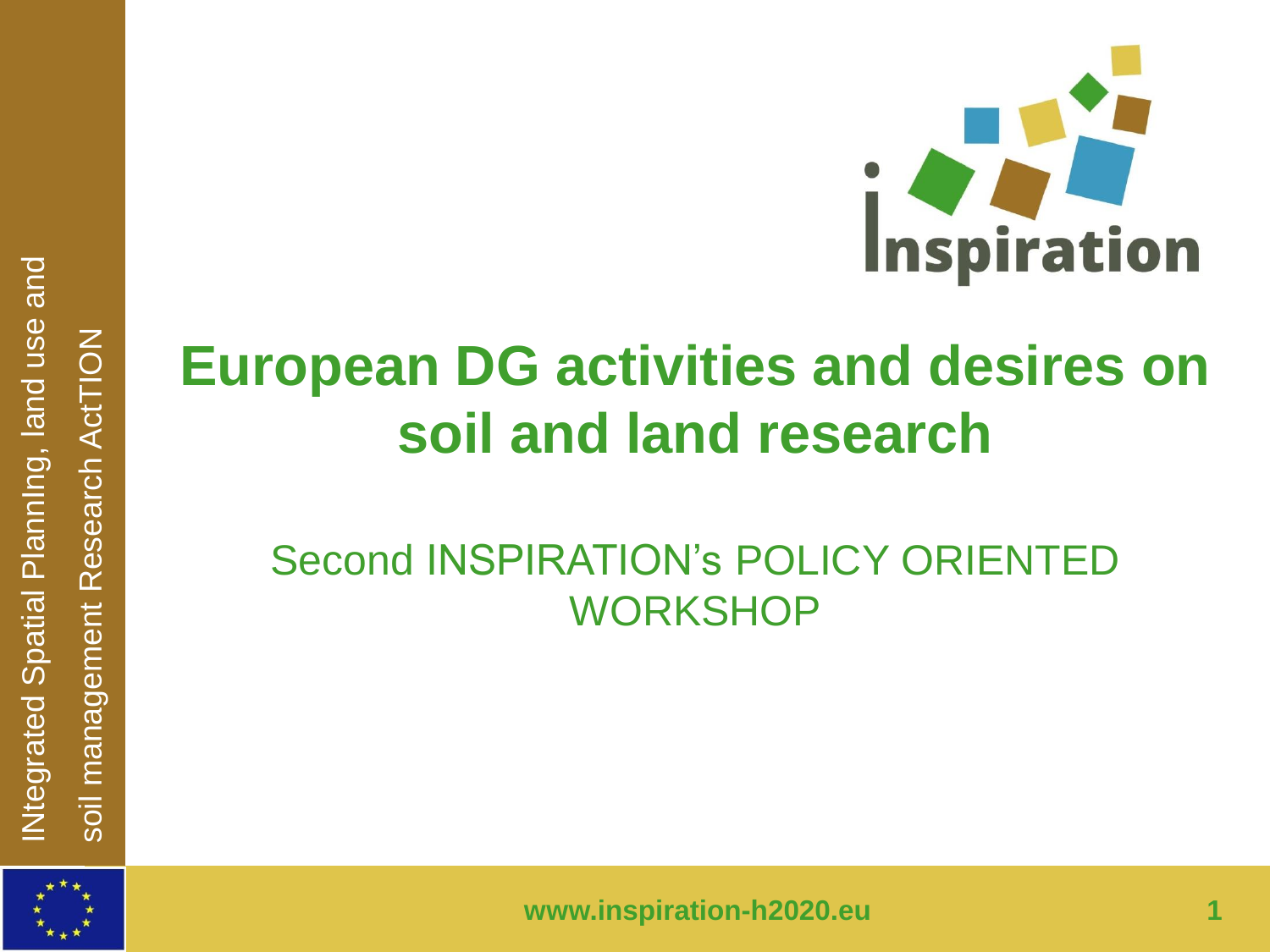



- DG Env *Josiane Masson*
- DG Agri *Agnieszka Romanowicz*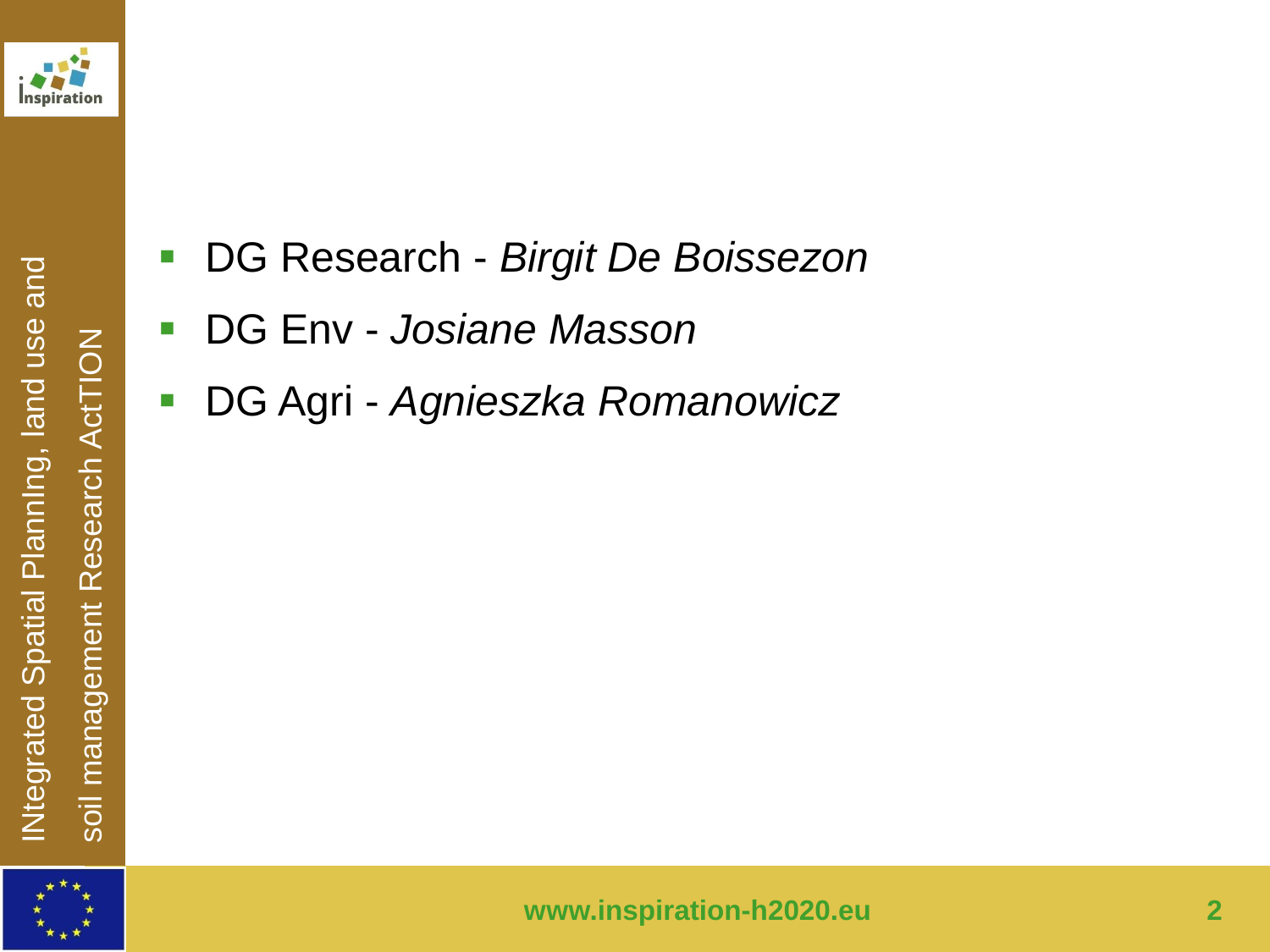

### **EU Soil Policy Overview of recent activities and research needs**

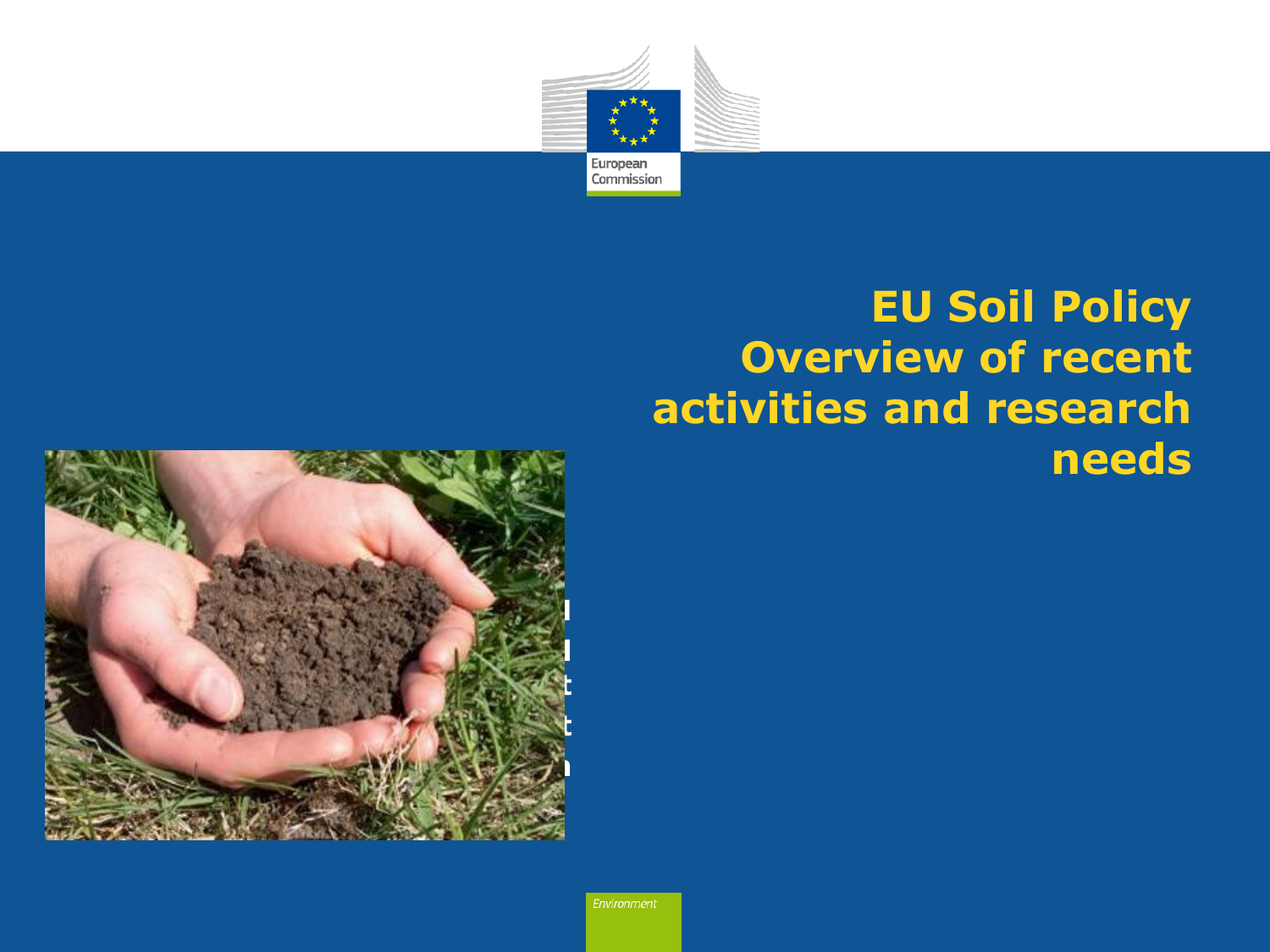### **The Soil Thematic strategy COM(2006) 231**

- **❖ Thematic Strategy for Soil Protection adopted** in September 2006, incl. proposal for a Soil Framework Directive, COM(2006)232
- Overall objective is protection of **soil functions** and **sustainable use** of soil, based on key principles:
	- **❖** Prevention of soil degradation
	- **Executed** Restoration of degraded soils
- **four pillars** of which three non-binding
- **External To be implemented by MS**
- 2012 Report from the Commission on the implementation of the STS COM(2012)46



European Commission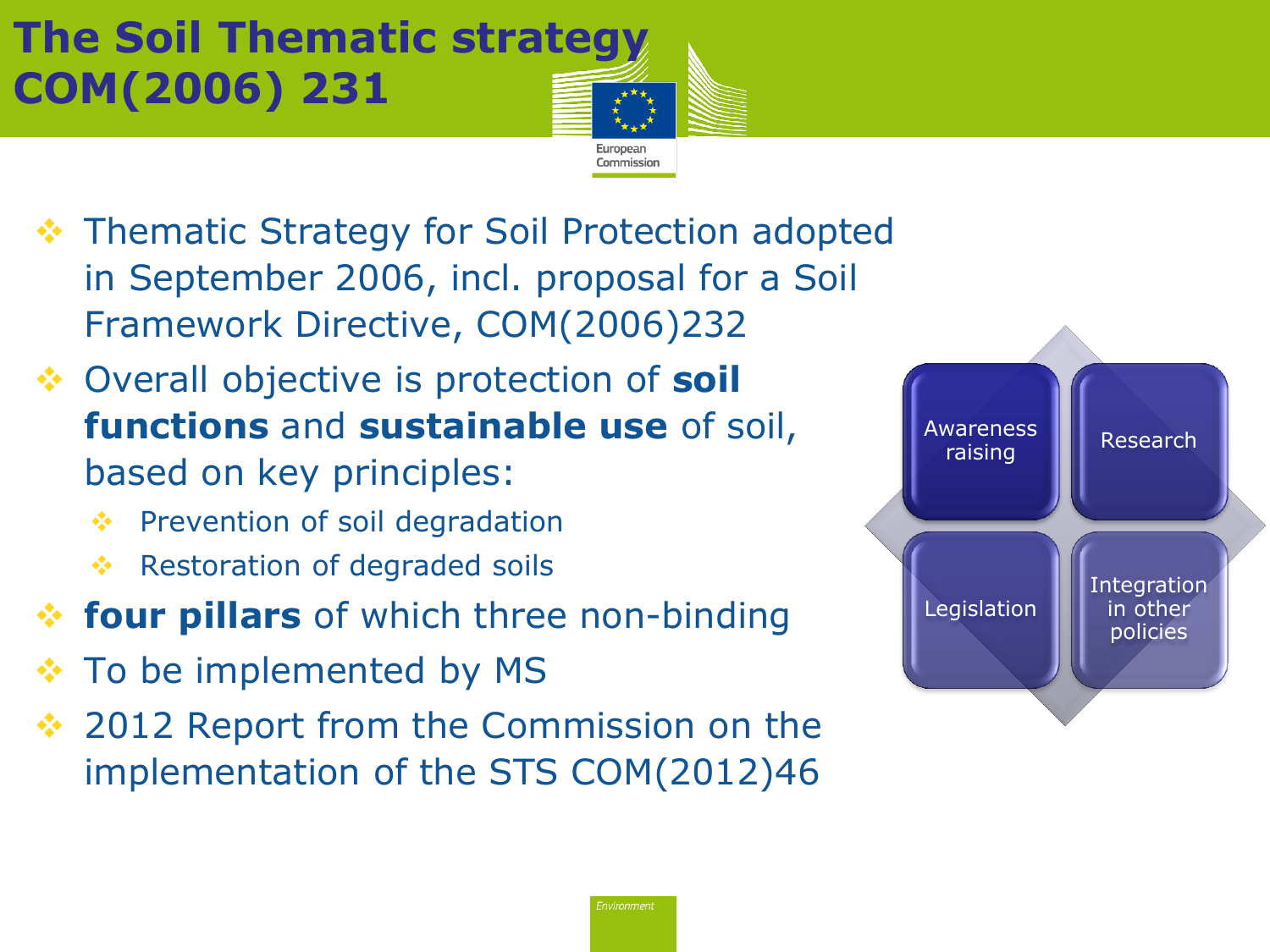

### **Soil threats considered**



### *Sealing*

#### *Erosion*





#### *Organic matter decline*

*Compaction*



#### *Salinisation+Acidification*

*Landslides*





*Contamination*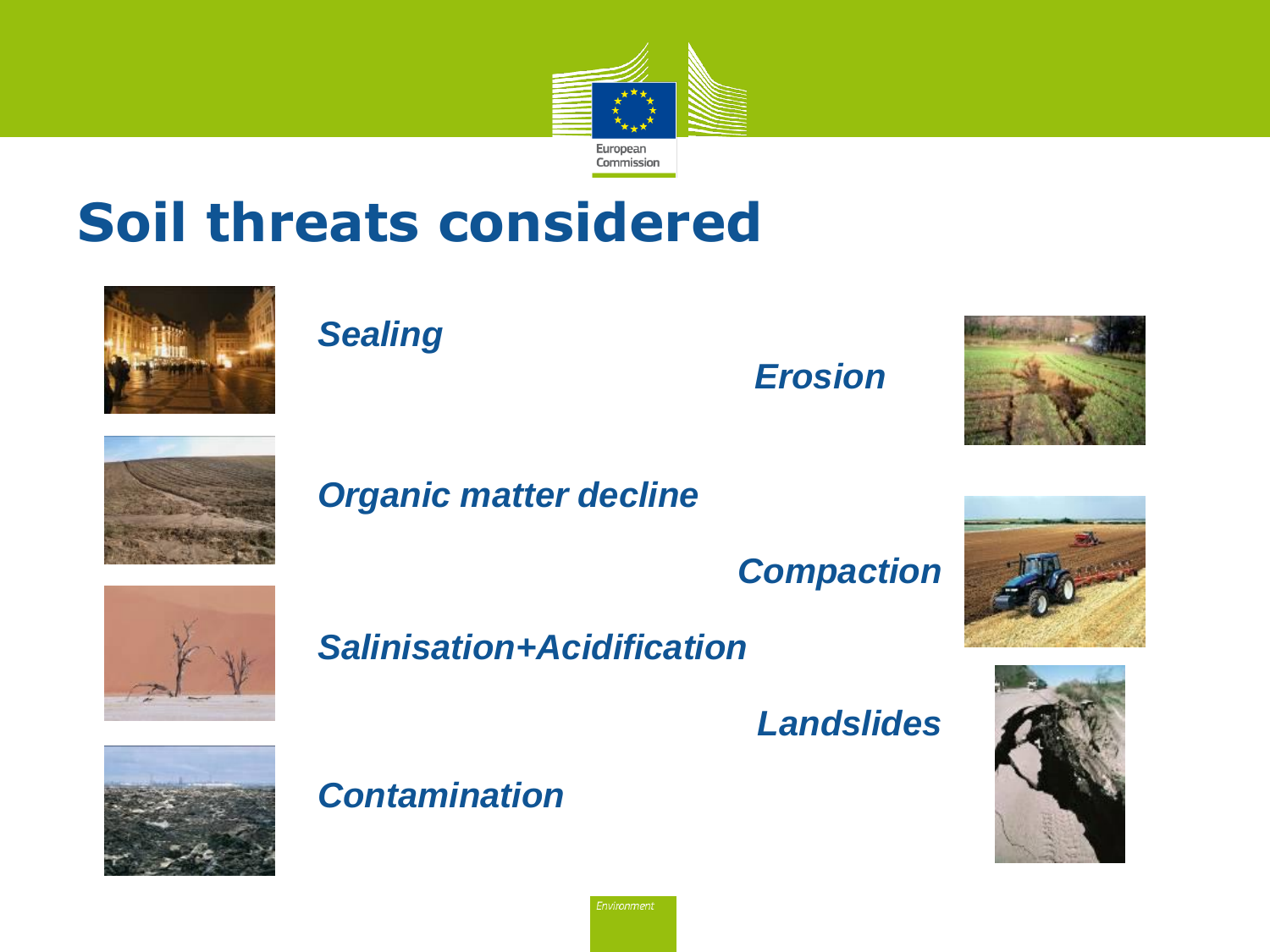### **Achievements under the Thematic strategy research and monitoring**

• *EU-funded research projects* • **FP6, FP7, Horizon 2020**

- Awareness raising Research **Research**Legislation Integration in other policies
- *LIFE/LIFE+: 147 projects on Soil Protection [http://ec.europa.eu/environment/soil/pdf/LIFE%20and%20Soil%20protection.pdf](http://ec.europa.eu/environment/soil/pdf/LIFE and Soil protection.pdf)*
- *Monitoring – soil data collection*
	- **A lot of soil data at national level**
	- **JRC European Soil Data Centre**
	- **LUCAS database**
		- >20,000 soil samples collected in 2009-2012 and analysed (physicochemicals properties, Heavy Metals)

European Commission

- New campaign in 2015
- **Land cover/land use monitoring: LUCAS, Corine, Copernicus at EU level**

**-> However lack of systematic soil monitoring system accross EU and lack of harmonisation**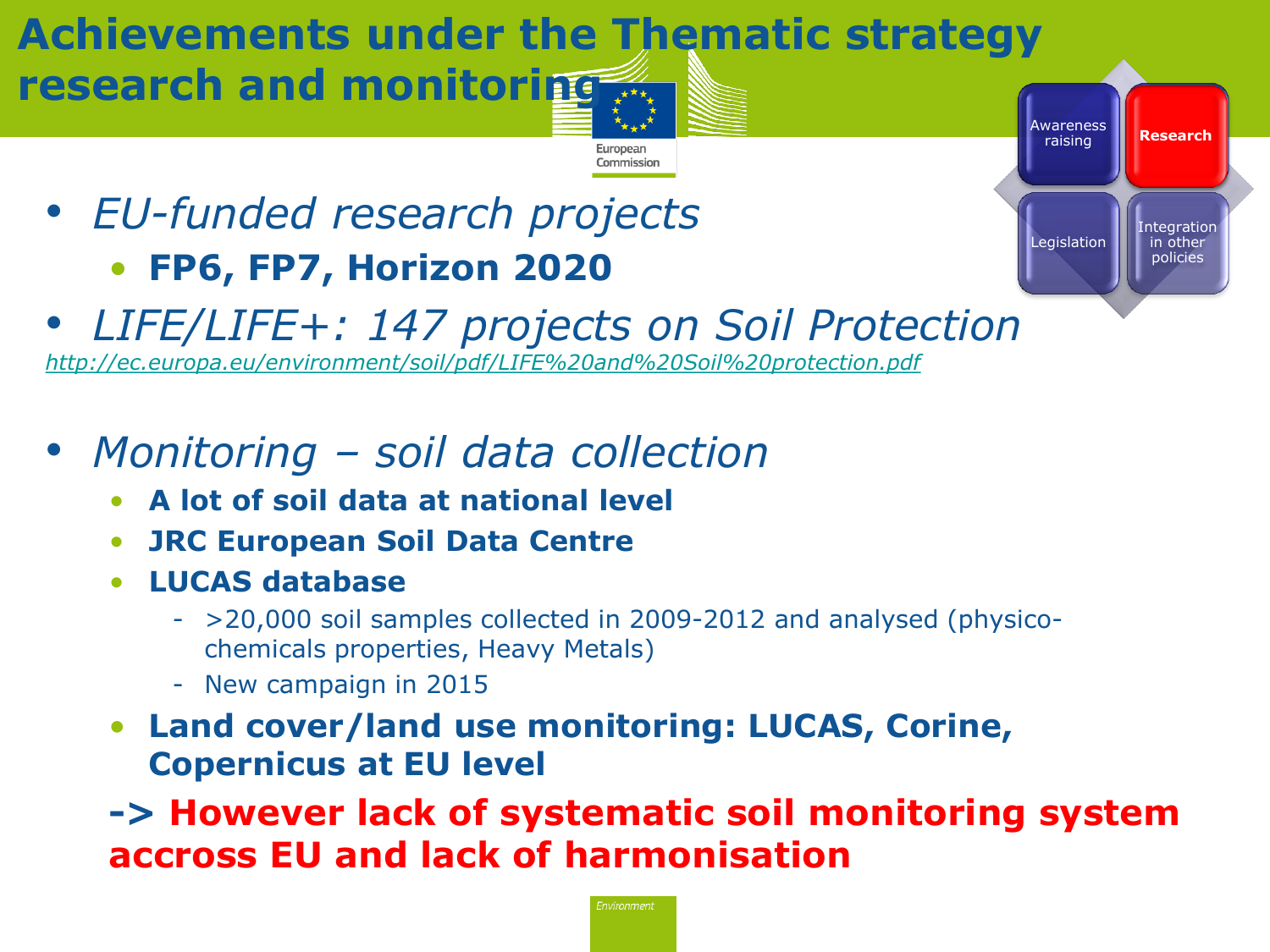# **Achievements under the Thematic strategy**

#### **Soil in CAP**

- Cross-compliance and Good Agricutural Practices
- Greening
- Rural Development

#### **Soil in EU environmental policies**

- WFD, nitrates, waste, IED, ELD, biodiversity etc.

#### **Regional policy – urban sustainable development**

2007-2013: EUR 3.4 billion for the rehabilitation of industrial sites and contaminated land areas

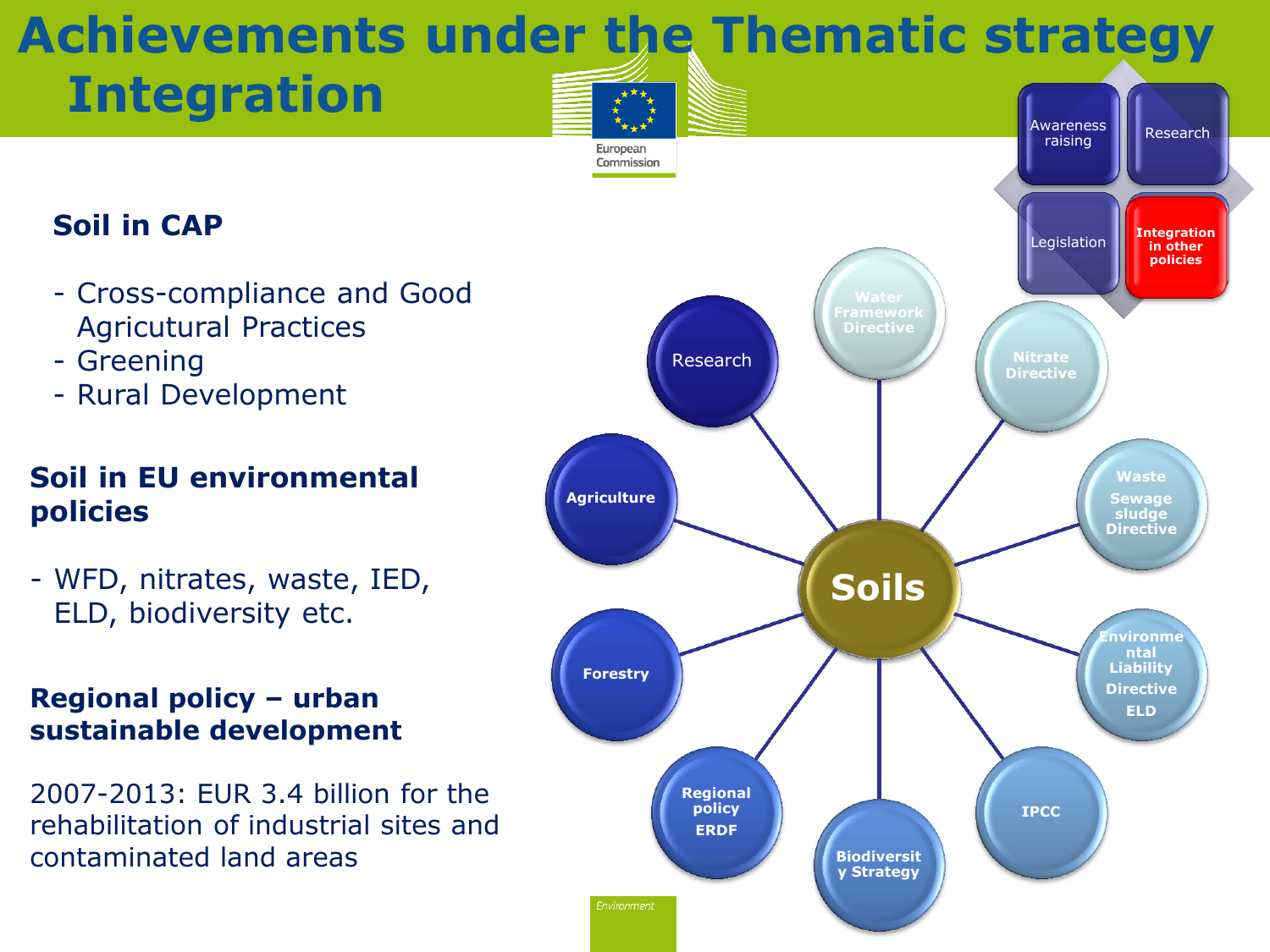

#### Awareness wareness<br>raising Research Legislation Integration **Integration**  in other **in other**  policies **policies**

## **Soil Framework Directive proposal**

• *SFD Proposal pending for almost eight years without qualified majority in Council*

• *The Commission decided to withdraw the proposal in May 2014, opening the way for an alternative initiative*

• **"The Commission remains committed to the objective of the protection of soil and will examine options on how to best achieve this. Any further initiative in this respect will however have to be considered by the next college"**

• OJ C 163, 21.5.2014, p. 4 / OJ C 163, 28.5.2014, p. 15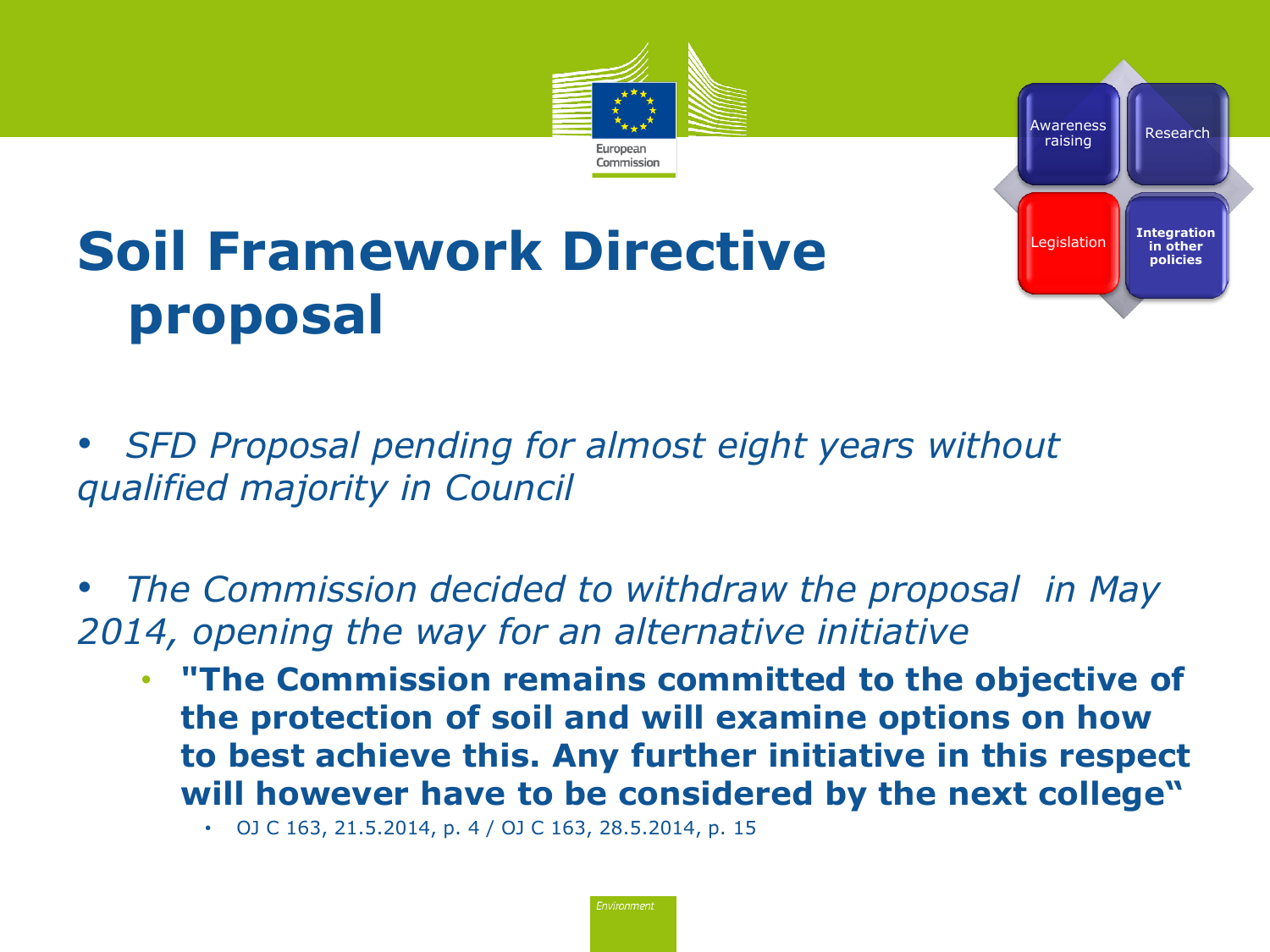

## **7th Environment Action Programme**



#### *Objective*

- By 2020: "**land is managed sustainably** in the Union, **soil is adequately protected** and the **remediation of contaminated sites is well underway**;"
- This requires, in particular: "increasing efforts to **reduce soil erosion** and **increase soil organic matter**, to **remediate contaminated sites** and to enhance the **integration of land use aspects** into coordinated decisionmaking involving all relevant levels of government, supported by the **adoption of targets on soil and on land as a resource**, and land planning objectives;"

#### *Commitments*

• **"**The Union and its Member States should also reflect as soon as possible on **how soil quality issues could be addressed using a targeted and proportionate risk-based approach within a binding legal framework**. **Targets** should also be set for **sustainable land use and soil**."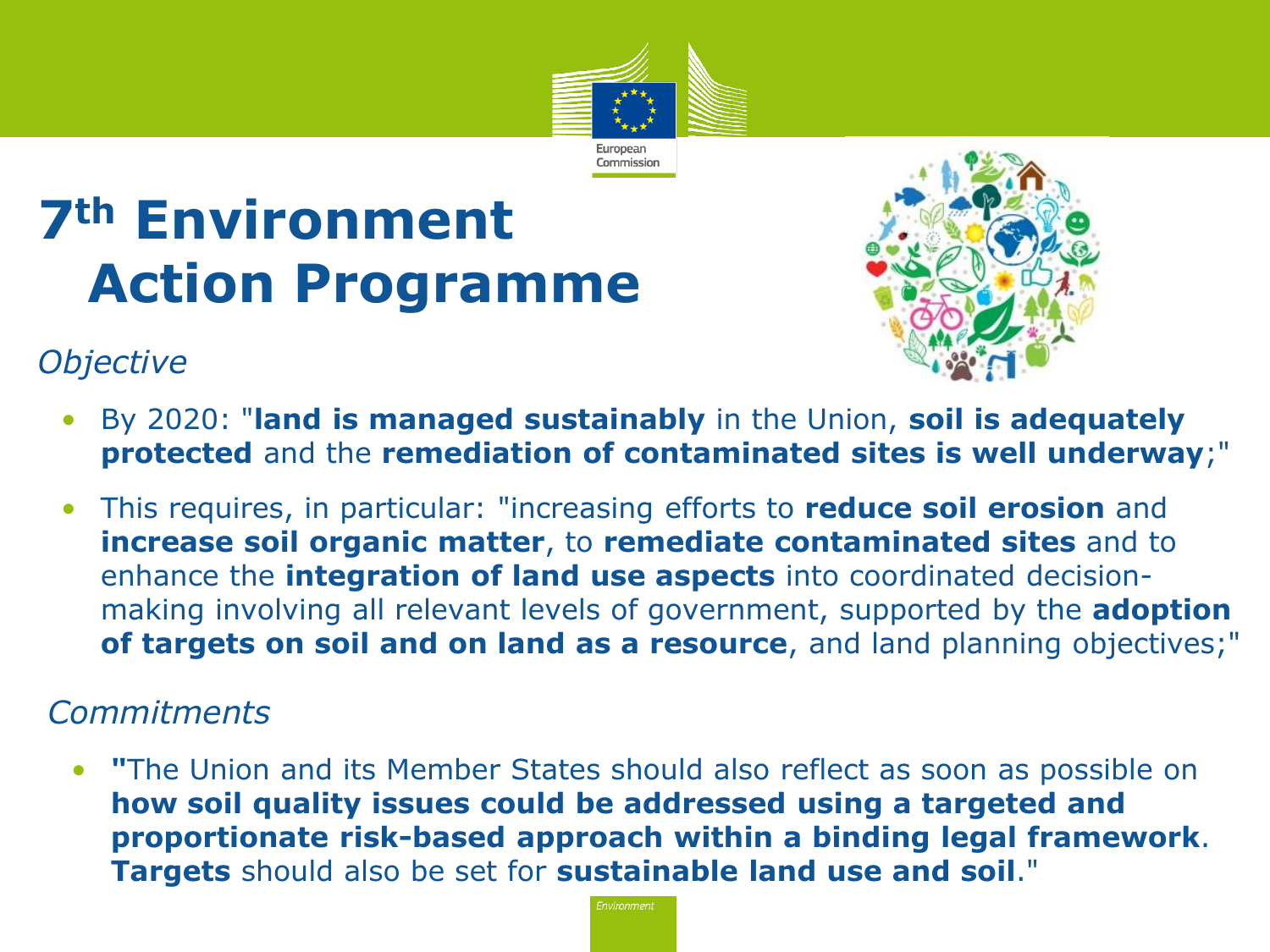

## **Key ongoing actions on EU soil policy**

- *Awareness raising and knowledge base*
- *Launch of an EU Expert Group on Soil Protection*
	- **Experts nominated by EU Member States**
	- **Reflexion on how to address 7th EAP commitments on soil**
- *Inventory of soil protection measures in all EU MS [http://ec.europa.eu/environment/soil/pdf/Soil\\_inventory\\_repo](http://ec.europa.eu/environment/soil/pdf/Soil_inventory_report.pdf) [rt.pdf](http://ec.europa.eu/environment/soil/pdf/Soil_inventory_report.pdf)*
	- **National legislations and non-binding measures + implementation EU policies**
	- **State of play, implementation, gap analysis**

• *Mapping and Assessment of Soil-related Ecosystem Services (MAES) Soil pilot*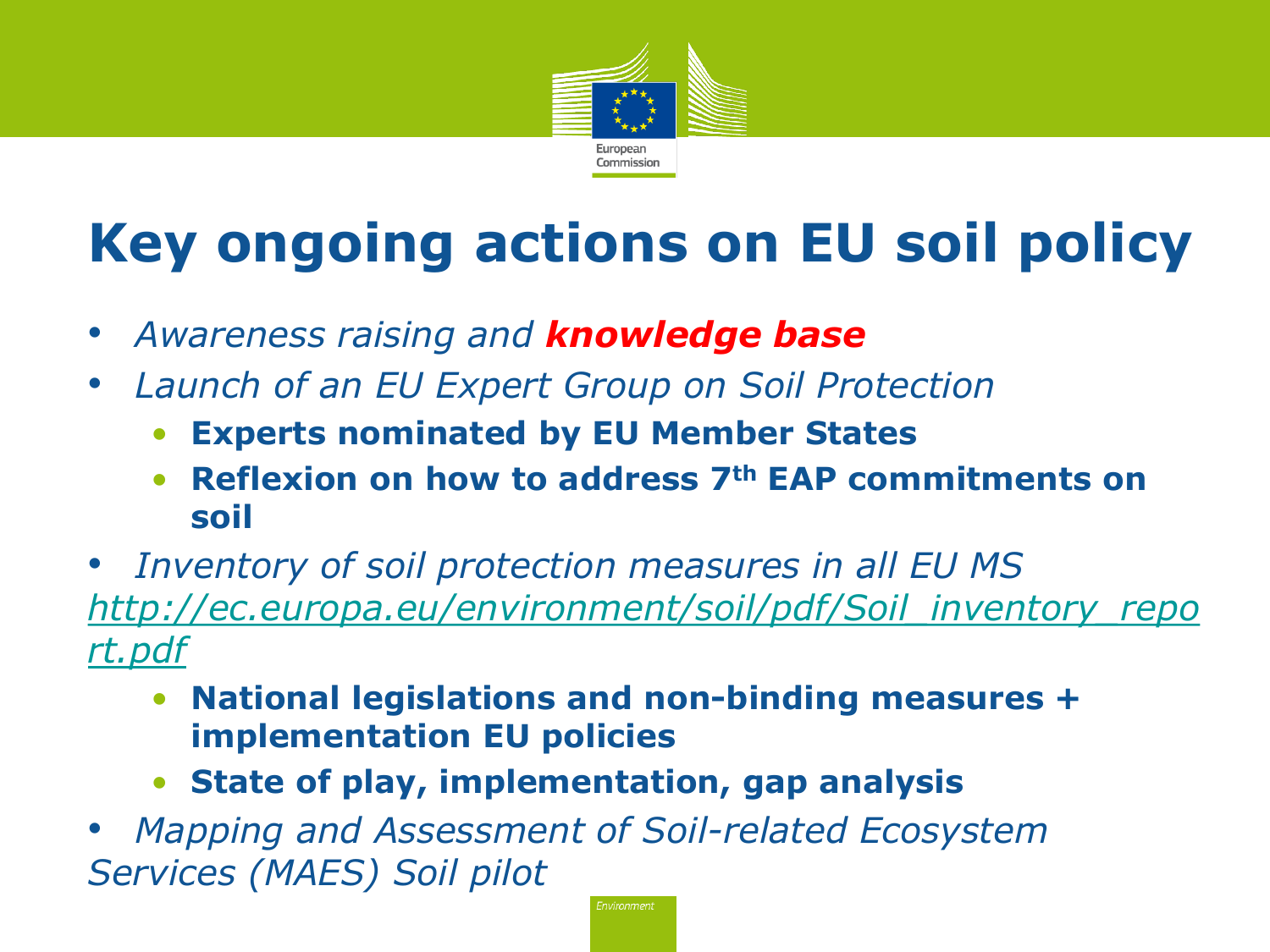

### **A new momentum at global level**

- **International Year of Soil 2015**
- **FAO-Global Soil Partnership etc.**
- **SDGs**
- **Land Degradation Neutrality UNCCD**
- **UNFCCC – IPCC**
- **Soil Organic Carbon – GSP will publish a global SOC map by end of 2017**
- **Soil pollution – conference GSP/FAO in April 2018**
- **Convention on BD – IPBES**
- **Global Soil Biodiversity Initiative**
- **UNEA-3 Nairobi, 4-6 Dec 2017 – theme 'Towards pollution-free planet" – proposal resolution on soil pollution**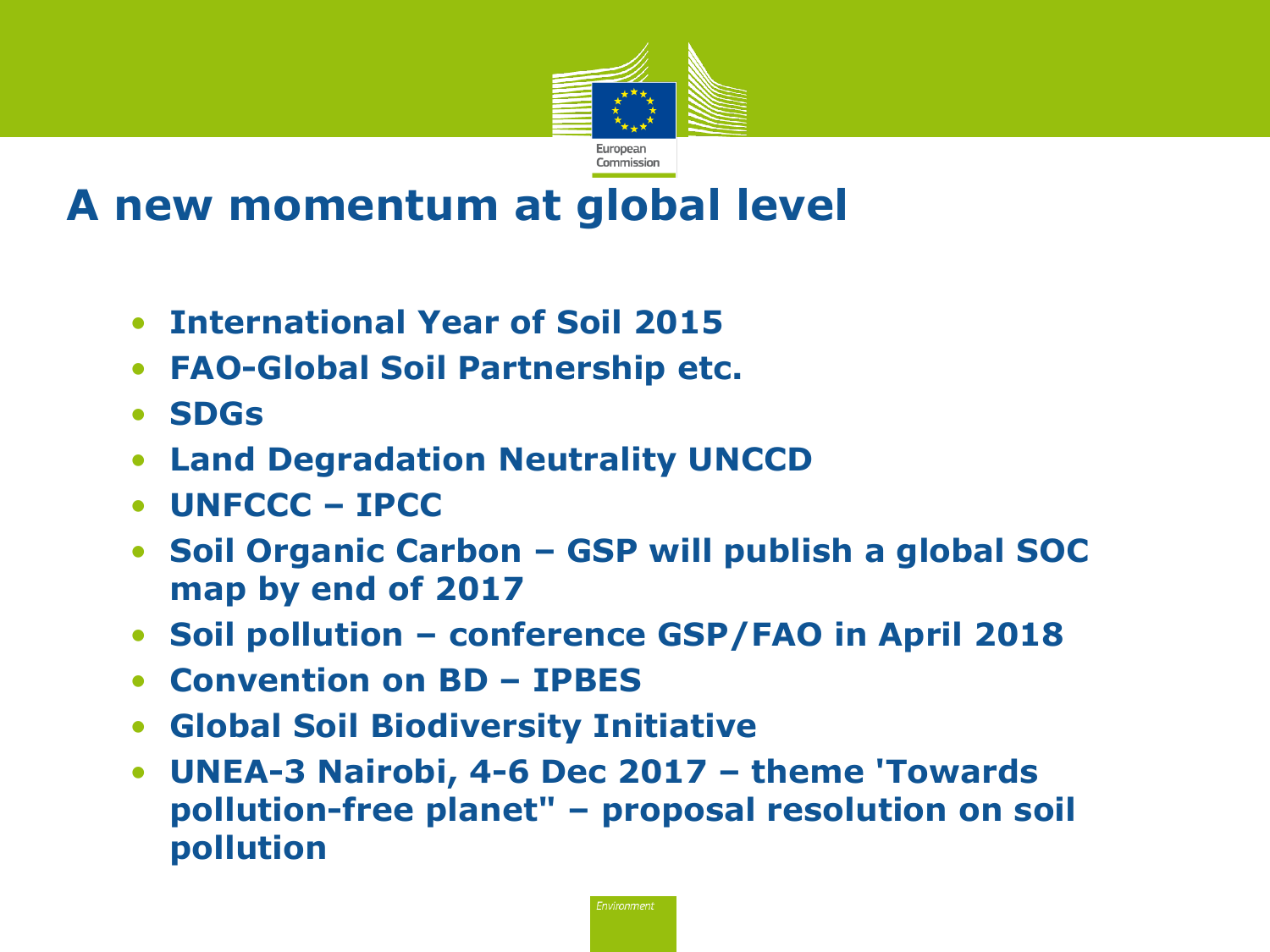# **Knowledge needs for EU soil policy**

European Commission

- *Short term:* 
	- **need to update knowledge base – JRC and EEA our main knowledge providers**
	- **Economics – cost of land degradation at EU level – costs of protecting soil vs soil of restoring degraded soil (ELD – like)**
	- **Applied research: collect evidence on Soil Sustainable Management – costs/benefits**
	- **Soil Organic Carbon sequestration potential / CC**
	- **Soil quality indicator needed – standards on contaminants?**
	- **Land Degradation Neutrality (SDG 15.3)**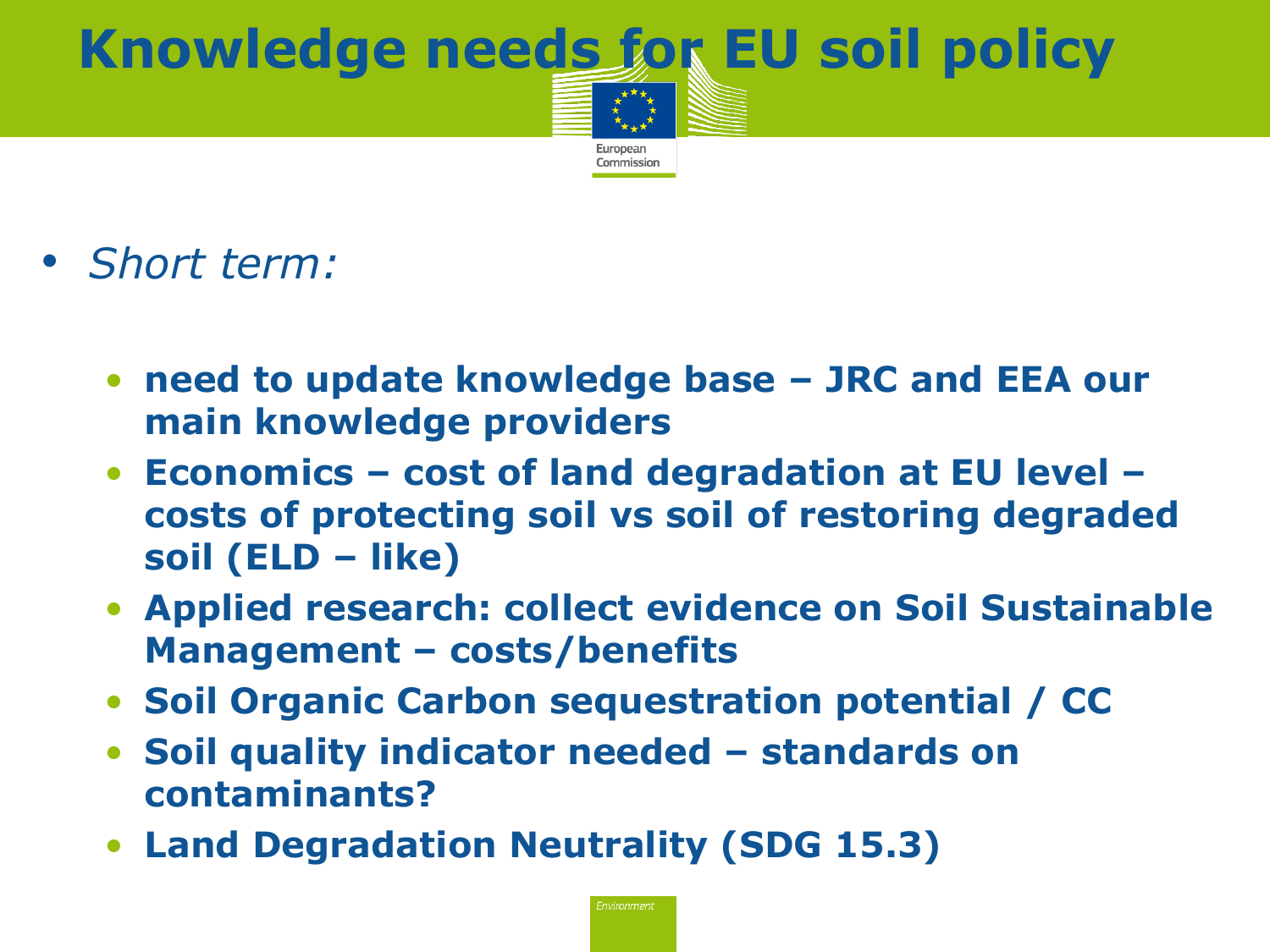## **Knowledge needs for EU soil policy**



- *Medium – long term*
	- **Soil biodiversity – still largely unkown**
	- **Soil ecosystems and services delivered**
	- **Soil (diffuse) pollution PPPs and chemicals – impacts on environment (soil BD) and human health – ecotoxicology/improve knowledge on pathways chemicals->soil->plant->Food**
	- **Decontamination / fertilisers (Cd) and in context of circular economy**
	- **Emerging contaminants**
	- **Cost/effective monitoring/soil analysis methods**
	- **Nexus approach**
		- soil-water-sediments
		- links soil-water-air pollution,
		- soil-biomass and bioenergy
		- Soil and circular economy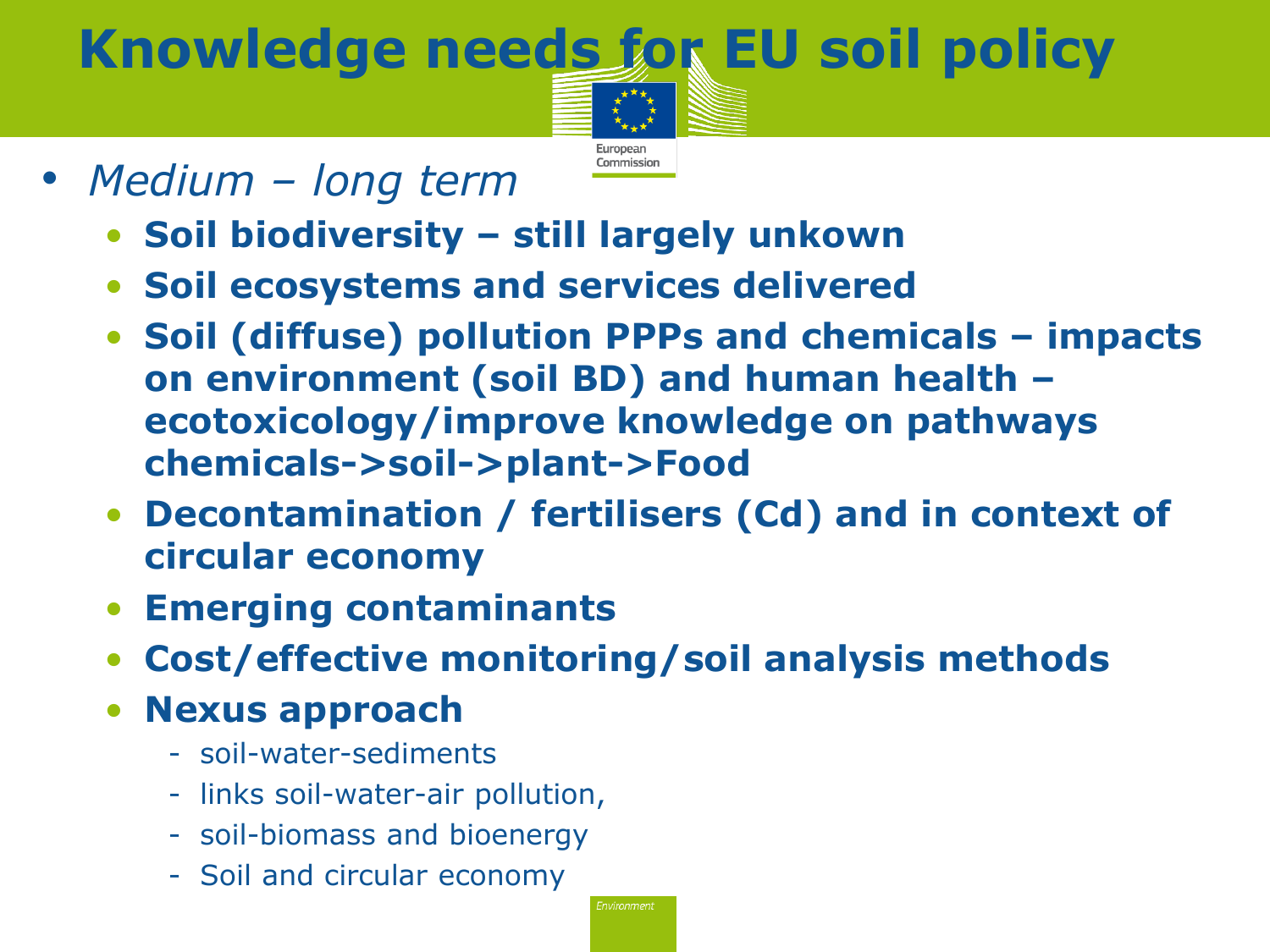

### **Conclusions**

- *Many research projects – potential duplication*
- *Better coordination needed*
- *A lot of knowledge lost*
- *Archiving outcomes of soil/landrelated projects*
- *Help us finding our way!*